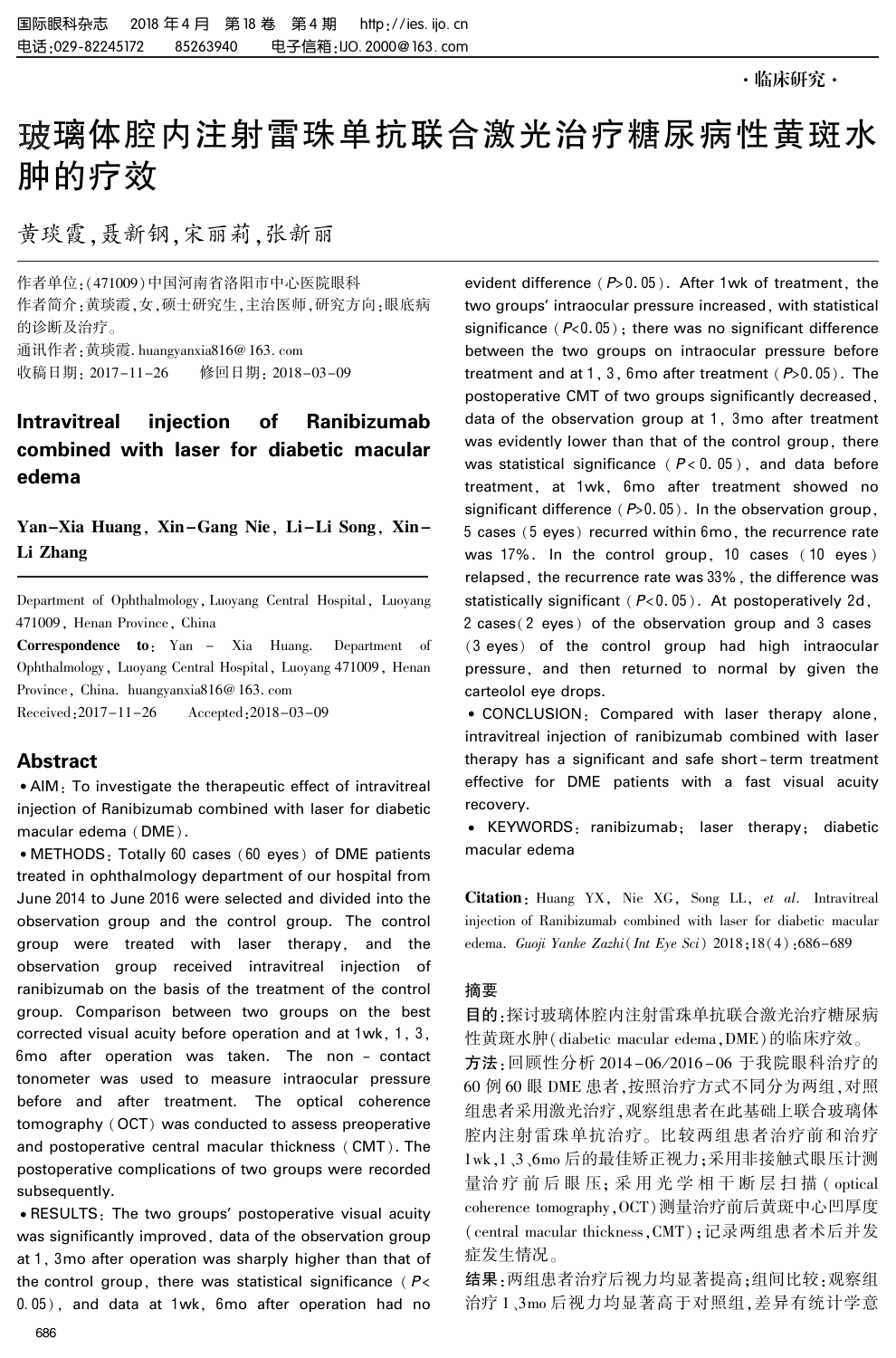$\chi$ ( $P$ <0.05);治疗 1wk,6mo 后两组间视力差异无统计学 意义 $(P>0.05)$ 。 两组患者治疗后 1wk 眼压有升高现象, 差异有统计学意义( $P < 0.05$ );两组患者治疗前与治疗 1、  $3.6$ mo 后眼压差异无统计学意义 $(P>0.05)$ 。 两组患者治 疗后 CMT 均显著降低;观察组治疗 1、3mo 后 CMT 显著低 于对照组,差异有统计学意义( $P < 0.05$ );治疗前与治疗 1wk,6mo 后两组 CMT 差异无统计学意义(P>0.05)。观 察组 6mo 内复发 5 例 5 眼,复发率 17% ,对照组复发 10 例 10 眼,复发率 33%, 差异有统计学意义 (P<0.05); 术后 2d 观察组 2 例 2 眼出现高眼压,对照组 3 例 3 眼出现高眼 压,经卡替洛尔滴眼液治疗后恢复正常。

结论:玻璃体腔内注射雷珠单抗联合激光治疗相较于单独 使用激光治疗,短期内能减轻黄斑水肿,视力恢复更快,能 够提高治疗的安全性。

关键词:雷珠单抗;激光治疗;糖尿病性黄斑水肿 DOI:10. 3980/j. issn. 1672-5123. 2018. 4. 23

引用:黄琰霞,聂新钢,宋丽莉,等. 玻璃体腔内注射雷珠单抗联 合激光治疗糖尿病性黄斑水肿的疗效. 国际眼科杂志 2018;18  $(4):686-689$ 

#### 0 引言

黄斑区是眼底视网膜对光线最敏感的部位,黄斑水肿 指黄斑因发生炎性反应、液体渗入而形成水肿,造成患者 视力急剧下降,也是导致中老年患者视力减退的重要原因 之一。 糖尿病患者长期高糖状态容易引起视网膜病变,常 伴黄斑水肿,也是糖尿病患者视力损伤的主要原因。 临床 上对于糖尿病视网膜病变者大多采用视网膜激光光凝治 疗,而光凝后也较常出现黄斑水肿,导致水肿加深,对糖尿 病性黄斑水肿( diabetic macular edema,DME)的治疗是保 持并改善糖尿病患者视功能的关键环节<sup>[1]</sup>。以往的临床 治疗中,黄斑格栅样光凝治疗较为普遍,但临床观察发现 疗效欠佳且个体差异较大[2] 。 随着近年来血管内皮生长 因子抑制剂在眼科疾病的临床应用逐渐普及,使得 DME 的预后大大改善,雷珠单抗是运用频率最高、效果受到广 泛认可的一种[3] 。 本文探究玻璃体腔内注射雷珠单抗联 合激光治疗 DME 的临床疗效,为血管内皮生长因子抑制 剂用于 DME 提供理论依据,现将结果报告如下。

## 1 对象和方法

1.1 对象 回顾性分析 2014-06/2016-06 于我院眼科治 疗的 60 例 60 眼 DME 患者,按照治疗方式不同均分为两 组。 对照组患者采用激光治疗,观察组患者在此基础上联 合玻璃体腔内注射雷珠单抗治疗。 观察组男 19 例 19 眼, 女 11 例 11 眼;年龄 41~78(平均 56.34±4.43)岁;糖尿病 史 5~19(平均 10. 22±2. 34) a。对照组男 20 例 20 眼,女 10 例 10 眼;年龄 42~75(平均 55.96±4.34)岁;糖尿病史 5~21(平均10.54±2.65) a。纳入标准:2 型糖尿病患者, 5a 以上 糖 尿 病 病 史; 黄 斑 光 学 相 干 断 层 扫 描 ( optical coherence tomography,OCT)及眼底荧光造影(FFA)检查确 诊有黄斑水肿'<sup>4」</sup>,黄斑中心凹厚度大于 250μm,但无增生 组织和瘢痕;无眼部外伤史及眼部手术史;未合并白内障、 青光眼等眼科疾病;视力 0.5 以下;全身状态良好。排除

标准: FFA 显示有明显黄斑区毛细血管无灌注的患者;屈 光介质混浊影响眼底观察及治疗者;接受过眼底及其他眼 科手术患者;其他疾病引起的黄斑水肿患者;严重的高血 压、心脏病等内科疾病;不同意治疗方案或随访期失联;近 视者。 本研究经患者或其家属同意,签署知情同意书,并 已获得我院医学伦理委员会批准。 两组患者性别、年龄、 糖尿病病史等一般资料比较,差异无统计学意义 (P> 0郾 05),具有可比性。

#### 1郾 2 方法

1.2.1 玻璃体腔内注射雷珠单抗治疗 观察组采用玻璃 体腔内注射雷珠单抗联合激光治疗,术前 1h 采用复方托 吡卡胺滴眼液散瞳,然后采用盐酸奥布卡因行 3 次表面麻 醉。 进行常规消毒铺巾,开睑后采用 5% 聚维酮碘溶液对 结膜囊消毒,随后用生理盐水冲洗。抽取 0.05mL 雷珠单 抗注射液入 1mL 一次性注射器(连接 30G 针头),进针位 置洗择经睫状体平坦部颞上角膜缘后 3.5~3.8mm 处, 垂 直于眼球壁进针 1cm,确认针尖在玻璃体腔内后缓慢推注 雷珠单抗,拔出针头采用棉签轻按 1 ~ 2min。 注射结束后 如眼压升高可穿刺前房放出少量房水控制眼压,涂妥布霉 素地塞米松眼膏于结膜囊,包扎术眼后每日滴左氧氟沙星 滴眼液 4 次/d。所有患者均光凝前注射 1 次,注射后 3 ~ 5d 根据患者的情况实施黄斑区格栅样光凝。

1.2.2 黄斑区格栅样光凝 采用 Visulas 532s 固体倍频激 光进行标准的黄斑区格栅状光凝;采用 C 形光凝,以距中 心凹 500~750μm 开始逐渐向外,采用直径 100μm 的光斑 围绕中 心 凹 进 行 2 ~ 3 排 环 形 光 凝, 能 量 范 围 120 ~ 300mW,曝光范围 0.1~0.2s,产生 I~ I 级光斑,每两个 光斑以 1 个光斑直径为间隔。再以直径 200μm 的光斑光 凝后极部,光凝范围上、下至上、下血管弓,颞侧至上、下血 管弓交界处, 对视盘黄斑束部位进行保留, 能量范围 120~300mW,曝光范围 0.1~0.2s,产生 I~ II 级光斑,每 两个光斑以 1 个光斑直径为间隔。

1.2.3 指标判定标准 标准对数视力表比较两组患者治 疗前和治疗 1wk,1、3、6mo 后的最佳矫正视力,以 LogMAR 视力表示;采用非接触式眼压计测量治疗前后眼压;采用 光学相干断层扫描( optical coherence tomography,OCT) 测 量治疗前后黄斑中心凹厚度( central macular thickness, CMT);记录两组患者术后并发症发生情况。

统计学分析:采用 SPSS21.00 统计软件进行统计学分 析,计数资料以百分率(%)的形式表示,组间比较采用 $\chi^2$ 检验;计量资料以 x±s 的形式表示,采用重复测量方差分 析进行组内不同时间比较,组间比较采用独立样本 t 检 验,治疗前后比较采用配对样本  $t$  检验, 以  $P$ <0.05 为差异 有统计学意义。

#### 2 结果

2.1 两组患者治疗前后视力比较 两组患者治疗后不同 时间点视力比较,差异有统计学意义( $F = 50.86, P <$  $0.001; F = 46.83, P < 0.001$ )。 两组患者治疗后视力均 较治疗前显著提高;观察组治疗 1、3mo 后视力均显著优 于对照组, 差异有统计学意义 $(P< 0.05)$ ; 治疗 1wk,6mo 后两组患者视力比较,差异无统计学意义(P>0.05, 表 1) 。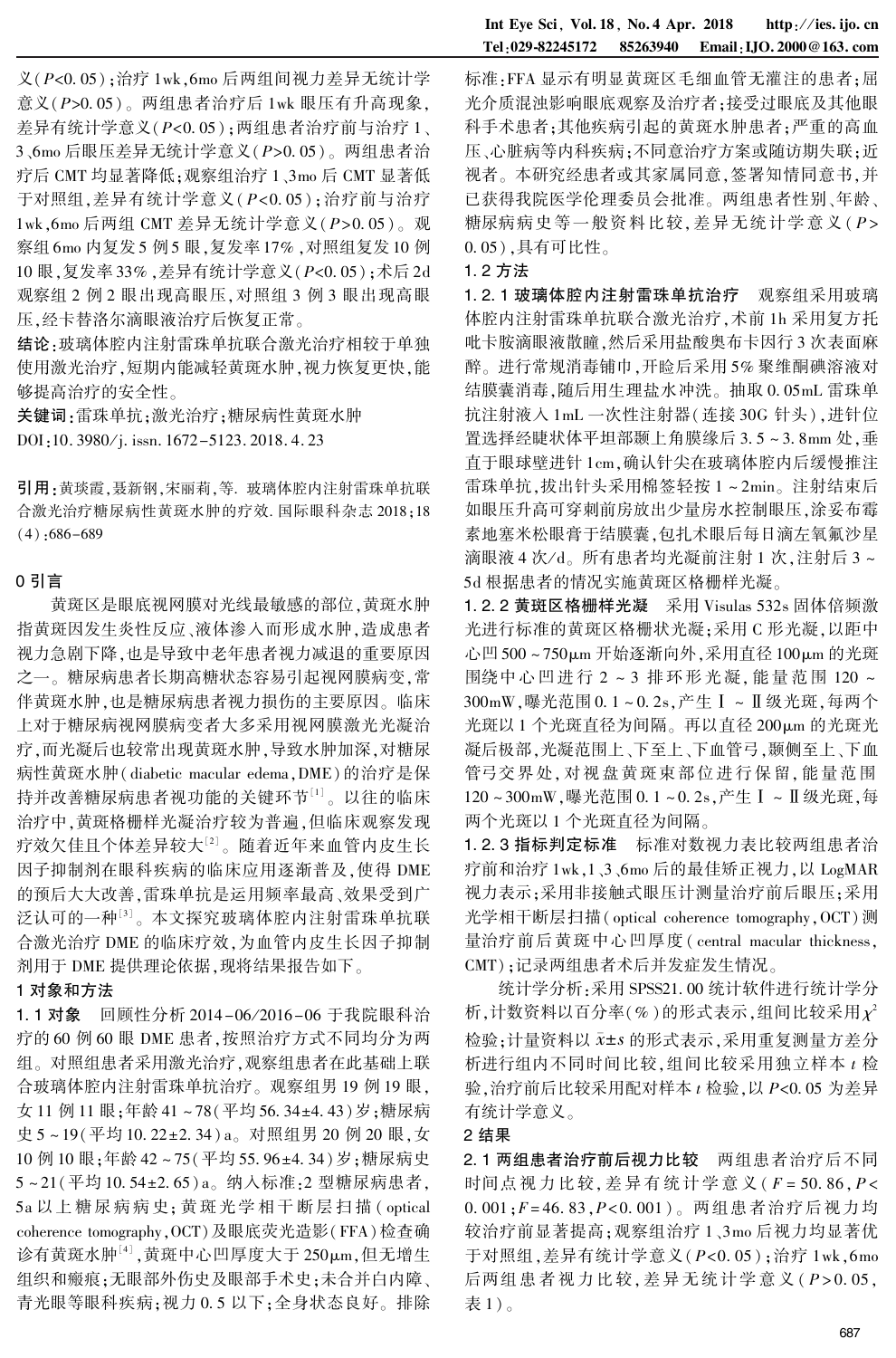### <sup>表</sup> <sup>1</sup> 两组治疗前后视力比较 x軃依s

| 组别  | 眼数 | 治疗前           | 治疗 1wk                  | 治疗 1mo 后                       | 治疗 3mo                         | 治疗 6mo                          |
|-----|----|---------------|-------------------------|--------------------------------|--------------------------------|---------------------------------|
| 对照组 | 30 | $0.48\pm0.12$ | $0.45 \pm 0.13^{\circ}$ | 0.44 $\pm$ 0.12 <sup>a,c</sup> | 0. $38\pm0.11^{\text{a,e}}$    | 0. $12\pm0.08^{\text{a,c}}$     |
| 观察组 | 30 | $0.48\pm0.11$ | $0.45+0.12^a$           | $0.39\pm0.13^{\text{a,c}}$     | 0.36 $\pm$ 0.10 <sup>a,c</sup> | 0. $11 \pm 0.07^{\text{a,e,e}}$ |
|     |    | 0.231         | 2.260                   | 2.167                          | 1.105                          | 0.012                           |
| P   |    | 0.654         | 0.274                   | 0.034                          | 0.028                          | 0.976                           |

注:对照组:采用激光治疗;观察组:激光治疗联合玻璃体腔内注射雷珠单抗治疗;" $P$ <0.05  $v$ s 治疗前;" $P$ <0.05  $v$ s 治疗 1wk 后;" $P$ <  $0.05 \text{ vs } \n\hat{\text{m}}\n\hat{\text{F}}$  1mo 后。

#### 表 2 两组患者治疗前后眼压比较 ( $\bar{x}$ ±s,mmHg)

| 组别  | 眼数 | 治疗前              | 治疗 1wk 后         | 治疗 1mo 后         | 治疗 3mo 后         | 治疗 6mo 后         |
|-----|----|------------------|------------------|------------------|------------------|------------------|
| 观察组 | 30 | 14.89 $\pm$ 3.18 | $16.52 \pm 4.11$ | $16.42 \pm 3.45$ | $16.32 \pm 3.13$ | 16. $12\pm3.06$  |
| 对照组 | 30 | $15.03 \pm 3.12$ | $16.49{\pm}4.10$ | $16.38 \pm 3.43$ | 16.41 $\pm$ 3.12 | $16.09 \pm 3.11$ |
|     |    | 0.172            | 0.028            | 0.045            | 0.112            | 0.038            |
|     |    | 0.864            | 0.978            | 0.964            | 0.912            | 0.970            |

注:对照组:采用激光治疗;观察组:激光治疗联合玻璃体腔内注射雷珠单抗治疗。

## <sup>表</sup> <sup>3</sup> 两组患者治疗前后 CMT 比较 (x軃依s,滋m)

| w. v |    |                     |                                 |                                    |                            | $v = 0$ , $\mu$ ill                                           |
|------|----|---------------------|---------------------------------|------------------------------------|----------------------------|---------------------------------------------------------------|
| 组别   | 眼数 | 治疗前                 | 治疗 1wk 后                        | 治疗 1mo 后                           | 治疗 3mo 后                   | 治疗 6mo 后                                                      |
| 观察组  | 30 | $567.56 \pm 123.32$ | $356.43 \pm 89.32$ <sup>a</sup> | $256.43 \pm 76.34$ <sup>a</sup>    | $250.32 \pm 73.13^{\circ}$ | $255.14 \pm 78.06^{\circ}$                                    |
| 对照组  | 30 | $573.21 \pm 133.45$ | $361.42+90.14a$                 | 298. $56\pm83$ . 11 <sup>a,c</sup> | $292.41+83.12^{a,c}$       | 263, $03 \pm 80$ , $11^{\text{a},\text{c},\text{e},\text{g}}$ |
|      |    | 0.170               | 0.215                           | 2.044                              | 2.082                      | 0.386                                                         |
|      |    | 0.865               | 0.830                           | 0.045                              | 0.042                      | 0.701                                                         |

注:对照组:采用激光治疗;观察组:激光治疗联合玻璃体腔内注射雷珠单抗治疗;" $P$ <0.05  $\mathrm{vs}$  治疗前;" $P$ <0.05  $\mathrm{vs}$  治疗 1wk 后;" $P$ <  $0.05 \text{ } \text{vs} \text{ } \hat{\text{iff}} 1 \text{mo} \; \overline{\text{fi}}$ ; $^{\text{g}}P<0.05 \text{ } \text{vs} \text{ } \hat{\text{iff}} 3 \text{mo} \; \overline{\text{fi}}$  。

2.2 两组患者治疗前后眼压比较 两组患者治疗后不同 时间点眼压比较, 差异无统计学意义 ( $F = 1.15$ ,  $P =$  $0.335; F = 0.97, P = 0.425$ )。 两组患者治疗后 1wk 眼压 有升高现象,差异有统计学意义(P>0.05);两组患者治 疗前和治疗 1、3、6mo 后眼压比较,差异无统计学意义  $(P>0.05,$ 表 2)。

2.3 两组患者治疗前后 CMT 比较 两组患者治疗后不同 时间点 CMT 比较,差异有统计学意义 ( $F = 68.82, P <$  $0.001; F = 51.32, P < 0.001)$ 。 两组患者治疗后 CMT 均显 著降低;观察组治疗 1、3mo 后 CMT 显著低于对照组,差异 有统计学意义 $(P < 0.05)$ ; 治疗前和治疗 1wk,6mo 后两组 患者 CMT 比较, 差异无统计学意义 ( $P > 0.05$ , 表 3)。

2.4 两组患者并发症和复发情况 观察组 6mo 内复发 5 例 5 眼,复发率 17% ,对照组复发 10 例 10 眼,复发率 33% ,差异有统计学意义(P<0.05);术后 2d 观察组 2 例 2 眼出现高眼压,对照组 3 例 3 眼出现高眼压,经卡替洛尔 滴眼液治疗后恢复正常。

#### 3 讨论

DME 是当前糖尿病患者丧失视力的主要原因,长时 间高血糖状态是其主要发病机制,病理分析发现,高血糖 会对位于毛细血管内皮细胞水平的血-视网膜内屏障产 生损坏作用,引起视网膜血管渗漏增加现象,血浆、液体等 有形成分渗入黄斑区视网膜组织导致其增厚形成黄斑水 肿'<sup>5'</sup>。有研究证实,血管内皮生长因子是造成视网膜渗漏 的关键原因,血管内皮生长因子能够促进紧密连接蛋白的 磷酰化'<sup>6」</sup>,进而使内皮细胞间的细胞连接受到破坏,血管 通透性增加,加速液体及血浆等成分渗出,引发水肿'''。

随着对糖尿病视网膜病变治疗研究的深入,认为 DME 采 用格栅样激光光凝是较为有效的治疗方法,激光光凝对黄 斑区扩张渗漏的微血管瘤以及毛细血管产生封闭作用,血 管通透性降低,达到降低视网膜水肿的作用[8] ,但公认这 种方法疗效具有局限性<sup>[9]</sup>。近年研究显示<sub>:</sub>玻璃体腔注射 血管内皮生长因子抑制剂能够显著抑制病变血管的渗漏 并加快水肿吸收, 从而提高视力, 降低后极部视网膜 厚度[10] 。

近年多种新药以及不同的给药途径被用于治疗 DR 以及 DME,其中包括激素球旁注射、激素玻璃体腔内注射 以及玻璃体腔内注射抗 VEGF 药物'''' ,这些方法对 DME 患者视网膜水肿的改善都起到了重要的作用,对于外科治 疗起到明显的辅助作用[12] 。 雷珠单抗等 VEGF 抑制剂作 为新型抗新生血管生成靶向治疗药物,在黄斑水肿的临床 治疗上取得了长足的进步[13]。本研究结果显示,两组患 者治疗后视力均显著提高,观察组治疗 1、3mo 后均显著 优于对照组,差异有统计学意义(P<0.05);两组患者治疗 后 CMT 均显著降低,观察组治疗 1、3mo 后显著低于对照 组, 差异有统计学意义(P<0.05), 提示在激光治疗联合玻 璃体腔内注射雷珠单抗在 1 ~ 3mo 短时间内对于视力的 提高以及 CMT 的降低较单独激光治疗更显著。 主要原因 在于,术前注射雷珠单抗能够拮抗性对新生血管生成产生 抑制作用 $^{\text{\tiny{[14]}}}$ ,使血管通透性降低,血-视网膜屏障通透性 受到良性调控,从而促进视网膜内渗液吸收,黄斑水肿消 退速度加快<sup>[15]</sup>。本研究结果显示,观察组患者治疗 1wk 后眼压有一定的升高,可能与观察组注射了药物有关,但 两组患者眼压均处于正常水平;术后 2d 观察组 2 例 2 眼